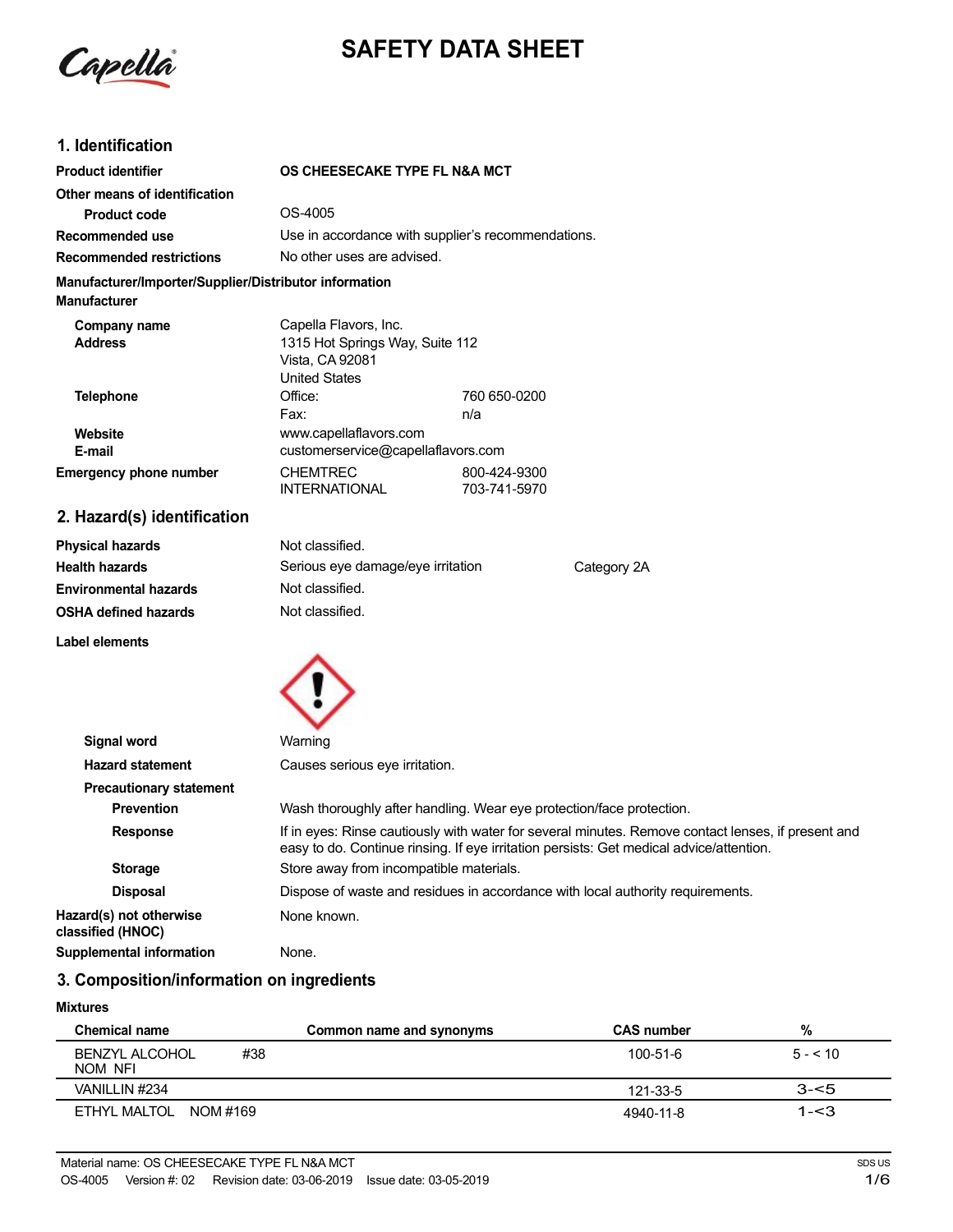| <b>Chemical name</b>                                                         | Common name and synonyms                                                                                                                                                                                                                                                                                                                                                                                                               | <b>CAS number</b> | $\%$      |
|------------------------------------------------------------------------------|----------------------------------------------------------------------------------------------------------------------------------------------------------------------------------------------------------------------------------------------------------------------------------------------------------------------------------------------------------------------------------------------------------------------------------------|-------------------|-----------|
| LACTIC ACID LIQUID 88% NOP<br>#101                                           |                                                                                                                                                                                                                                                                                                                                                                                                                                        | 79-33-4           | $1 - 3$   |
| Other components below reportable levels                                     |                                                                                                                                                                                                                                                                                                                                                                                                                                        |                   | $80 - 90$ |
|                                                                              | *Designates that a specific chemical identity and/or percentage of composition has been withheld as a trade secret.                                                                                                                                                                                                                                                                                                                    |                   |           |
| 4. First-aid measures                                                        |                                                                                                                                                                                                                                                                                                                                                                                                                                        |                   |           |
| Inhalation                                                                   | Move to fresh air. Call a physician if symptoms develop or persist.                                                                                                                                                                                                                                                                                                                                                                    |                   |           |
| <b>Skin contact</b>                                                          | Wash off with soap and water. Get medical attention if irritation develops and persists.                                                                                                                                                                                                                                                                                                                                               |                   |           |
| Eye contact                                                                  | Immediately flush eyes with plenty of water for at least 15 minutes. Remove contact lenses, if<br>present and easy to do. Continue rinsing. If eye irritation persists: Get medical advice/attention.                                                                                                                                                                                                                                  |                   |           |
| Ingestion                                                                    | Rinse mouth. Get medical attention if symptoms occur.                                                                                                                                                                                                                                                                                                                                                                                  |                   |           |
| <b>Most important</b><br>symptoms/effects, acute and<br>delayed              | Severe eye irritation. Symptoms may include stinging, tearing, redness, swelling, and blurred<br>vision.                                                                                                                                                                                                                                                                                                                               |                   |           |
| Indication of immediate<br>medical attention and special<br>treatment needed | Provide general supportive measures and treat symptomatically. Keep victim under observation.<br>Symptoms may be delayed.                                                                                                                                                                                                                                                                                                              |                   |           |
| <b>General information</b>                                                   | Ensure that medical personnel are aware of the material(s) involved, and take precautions to<br>protect themselves.                                                                                                                                                                                                                                                                                                                    |                   |           |
| 5. Fire-fighting measures                                                    |                                                                                                                                                                                                                                                                                                                                                                                                                                        |                   |           |
| Suitable extinguishing media                                                 | Water fog. Foam. Dry chemical powder. Carbon dioxide (CO2).                                                                                                                                                                                                                                                                                                                                                                            |                   |           |
| Unsuitable extinguishing<br>media                                            | Do not use water jet as an extinguisher, as this will spread the fire.                                                                                                                                                                                                                                                                                                                                                                 |                   |           |
| Specific hazards arising from<br>the chemical                                | During fire, gases hazardous to health may be formed.                                                                                                                                                                                                                                                                                                                                                                                  |                   |           |
| Special protective equipment<br>and precautions for firefighters             | Self-contained breathing apparatus and full protective clothing must be worn in case of fire.                                                                                                                                                                                                                                                                                                                                          |                   |           |
| <b>Fire fighting</b><br>equipment/instructions                               | Move containers from fire area if you can do so without risk.                                                                                                                                                                                                                                                                                                                                                                          |                   |           |
| <b>Specific methods</b>                                                      | Use standard firefighting procedures and consider the hazards of other involved materials.                                                                                                                                                                                                                                                                                                                                             |                   |           |
| <b>General fire hazards</b>                                                  | No unusual fire or explosion hazards noted.                                                                                                                                                                                                                                                                                                                                                                                            |                   |           |
| 6. Accidental release measures                                               |                                                                                                                                                                                                                                                                                                                                                                                                                                        |                   |           |
| Personal precautions,<br>protective equipment and<br>emergency procedures    | Keep unnecessary personnel away. Keep people away from and upwind of spill/leak. Wear<br>appropriate protective equipment and clothing during clean-up. Do not touch damaged containers<br>or spilled material unless wearing appropriate protective clothing. Ensure adequate ventilation.<br>Local authorities should be advised if significant spillages cannot be contained. For personal<br>protection, see section 8 of the SDS. |                   |           |
| <b>Methods and materials for</b><br>containment and cleaning up              | Large Spills: Stop the flow of material, if this is without risk. Dike the spilled material, where this is<br>possible. Absorb in vermiculite, dry sand or earth and place into containers. Following product<br>recovery, flush area with water.                                                                                                                                                                                      |                   |           |
|                                                                              | Small Spills: Wipe up with absorbent material (e.g. cloth, fleece). Clean surface thoroughly to<br>remove residual contamination.                                                                                                                                                                                                                                                                                                      |                   |           |
|                                                                              | Never return spills to original containers for re-use. For waste disposal, see section 13 of the SDS.                                                                                                                                                                                                                                                                                                                                  |                   |           |
| <b>Environmental precautions</b>                                             | Avoid discharge into drains, water courses or onto the ground.                                                                                                                                                                                                                                                                                                                                                                         |                   |           |
| 7. Handling and storage                                                      |                                                                                                                                                                                                                                                                                                                                                                                                                                        |                   |           |
| Precautions for safe handling                                                | Avoid contact with eyes. Avoid prolonged exposure. Provide adequate ventilation. Wear<br>appropriate personal protective equipment. Observe good industrial hygiene practices.                                                                                                                                                                                                                                                         |                   |           |
| Conditions for safe storage,<br>including any incompatibilities              | Store in tightly closed container. Store away from incompatible materials (see Section 10 of the<br>SDS).                                                                                                                                                                                                                                                                                                                              |                   |           |

### **8. Exposure controls/personal protection**

#### **Occupational exposure limits**

The following constituents are the only constituents of the product which have a PEL, TLV or other recommended exposure limit. At this time, the other constituents have no known exposure limits.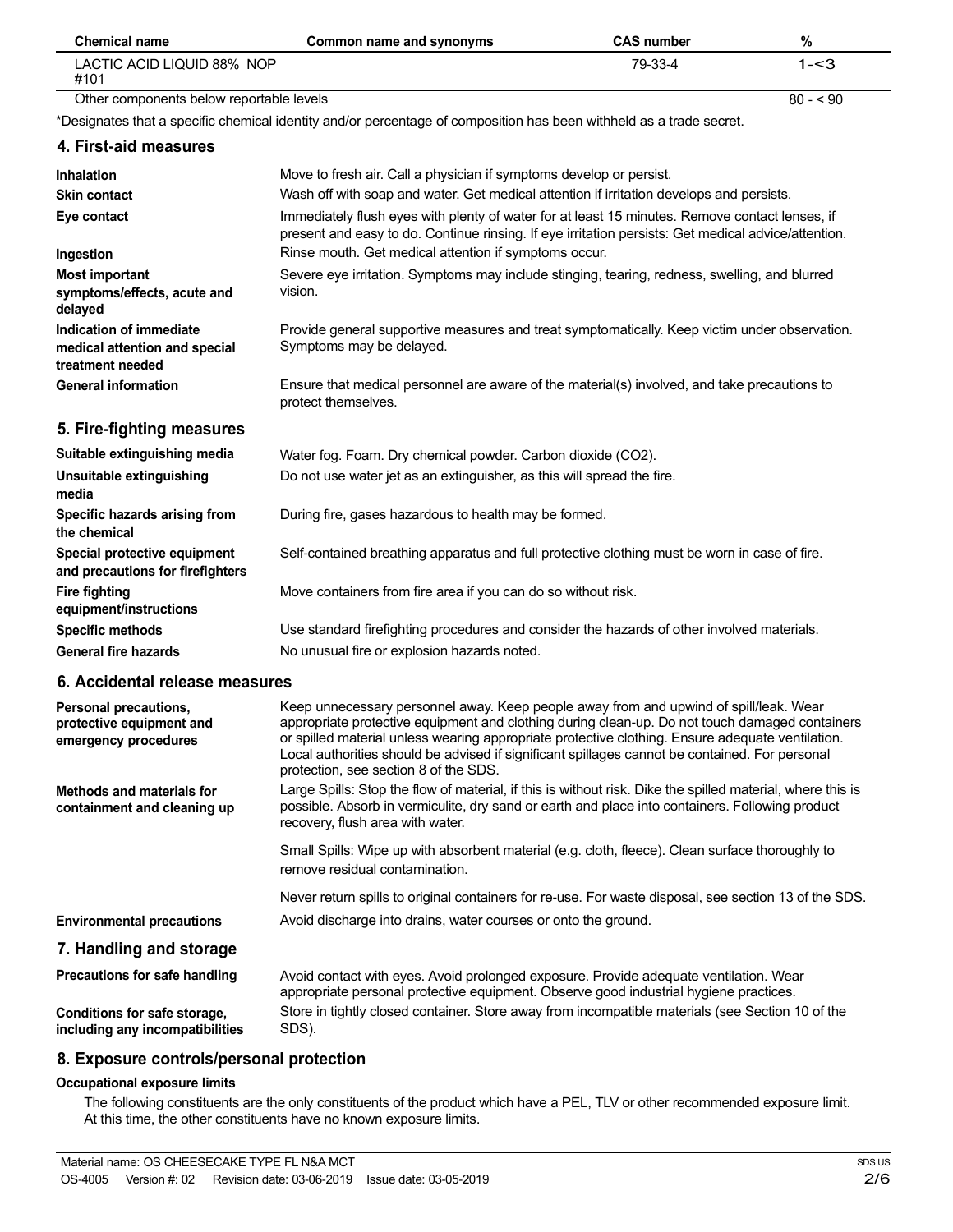|                                                         | US. Workplace Environmental Exposure Level (WEEL) Guides                  |                                                                                                                                                                                                                                                                                                                                                                                             |
|---------------------------------------------------------|---------------------------------------------------------------------------|---------------------------------------------------------------------------------------------------------------------------------------------------------------------------------------------------------------------------------------------------------------------------------------------------------------------------------------------------------------------------------------------|
| <b>Components</b>                                       | Type                                                                      | <b>Value</b>                                                                                                                                                                                                                                                                                                                                                                                |
| <b>BENZYL ALCOHOL</b><br>#38 NOM NFI (CAS<br>$100-51-6$ | <b>TWA</b>                                                                | 44.2 mg/m3                                                                                                                                                                                                                                                                                                                                                                                  |
|                                                         |                                                                           | 10 ppm                                                                                                                                                                                                                                                                                                                                                                                      |
| VANILLIN #234 (CAS<br>$121 - 33 - 5$                    | TWA                                                                       | 10 mg/m $3$                                                                                                                                                                                                                                                                                                                                                                                 |
| <b>Biological limit values</b>                          | No biological exposure limits noted for the ingredient(s).                |                                                                                                                                                                                                                                                                                                                                                                                             |
| Appropriate engineering<br>controls                     |                                                                           | Good general ventilation should be used. Ventilation rates should be matched to conditions. If<br>applicable, use process enclosures, local exhaust ventilation, or other engineering controls to<br>maintain airborne levels below recommended exposure limits. If exposure limits have not been<br>established, maintain airborne levels to an acceptable level. Provide eyewash station. |
|                                                         | Individual protection measures, such as personal protective equipment     |                                                                                                                                                                                                                                                                                                                                                                                             |
| Eye/face protection                                     | Wear safety glasses with side shields (or goggles).                       |                                                                                                                                                                                                                                                                                                                                                                                             |
| <b>Skin protection</b>                                  |                                                                           |                                                                                                                                                                                                                                                                                                                                                                                             |
| <b>Hand protection</b>                                  | Wear appropriate chemical resistant gloves.                               |                                                                                                                                                                                                                                                                                                                                                                                             |
| Other                                                   | Wear suitable protective clothing.                                        |                                                                                                                                                                                                                                                                                                                                                                                             |
| <b>Respiratory protection</b>                           | In case of insufficient ventilation, wear suitable respiratory equipment. |                                                                                                                                                                                                                                                                                                                                                                                             |
| <b>Thermal hazards</b>                                  | Wear appropriate thermal protective clothing, when necessary.             |                                                                                                                                                                                                                                                                                                                                                                                             |
| General hygiene<br>considerations                       | equipment to remove contaminants.                                         | Always observe good personal hygiene measures, such as washing after handling the material<br>and before eating, drinking, and/or smoking. Routinely wash work clothing and protective                                                                                                                                                                                                      |

# **9. Physical and chemical properties**

| Appearance                                        |                                   |
|---------------------------------------------------|-----------------------------------|
| <b>Physical state</b>                             | Liquid.                           |
| Form                                              | Liquid.                           |
| Color                                             | Not available.                    |
| Odor                                              | Not available.                    |
| <b>Odor threshold</b>                             | Not available.                    |
| рH                                                | Not available.                    |
| Melting point/freezing point                      | 4.64 °F (-15.2 °C) estimated      |
| Initial boiling point and boiling<br>range        | 401.54 °F (205.3 °C) estimated    |
| <b>Flash point</b>                                | > 200.0 °F (> 93.3 °C) Closed Cup |
| <b>Evaporation rate</b>                           | Not available.                    |
| Flammability (solid, gas)                         | Not applicable.                   |
| Upper/lower flammability or explosive limits      |                                   |
| <b>Flammability limit - lower</b><br>$(\%)$       | Not available.                    |
| <b>Flammability limit - upper</b><br>$(\%)$       | Not available.                    |
| Explosive limit - lower (%)                       | Not available.                    |
| Explosive limit - upper (%)                       | Not available.                    |
| Vapor pressure                                    | 0.13 hPa estimated                |
| <b>Vapor density</b>                              | Not available.                    |
| <b>Relative density</b>                           | Not available.                    |
| Solubility(ies)                                   |                                   |
| Solubility (water)                                | Not available.                    |
| <b>Partition coefficient</b><br>(n-octanol/water) | Not available.                    |
| <b>Auto-ignition temperature</b>                  | 816.8 °F (436 °C) estimated       |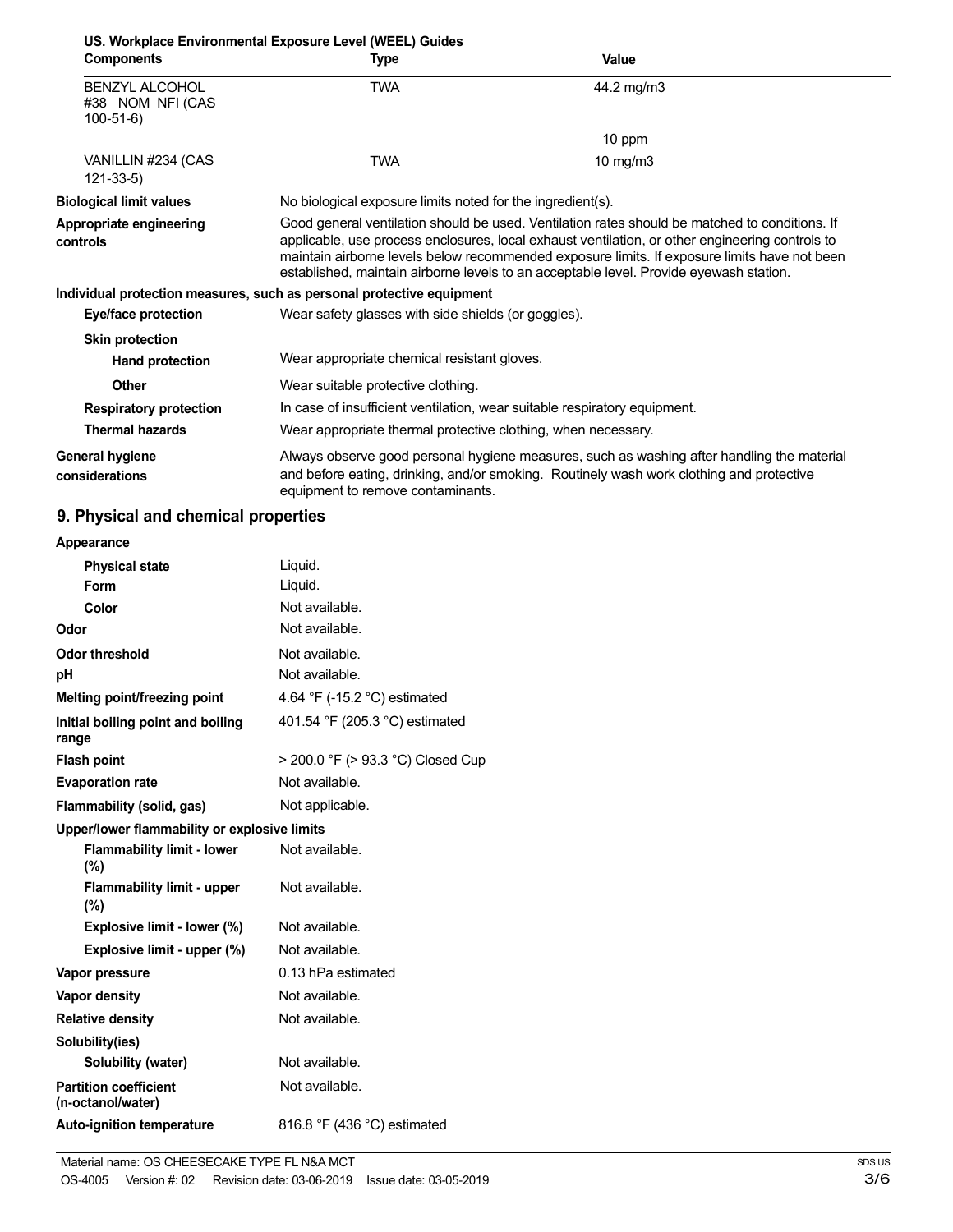| Decomposition temperature   | Not available.             |
|-----------------------------|----------------------------|
| <b>Viscosity</b>            | Not available.             |
| <b>Other information</b>    |                            |
| <b>Explosive properties</b> | Not explosive.             |
| <b>Flammability class</b>   | Combustible IIIB estimated |
| <b>Oxidizing properties</b> | Not oxidizing.             |
| <b>Refractive index</b>     | 1.4468 - 1.4768            |
| <b>Specific gravity</b>     | $0.95 - 0.98$              |
|                             |                            |

## **10. Stability and reactivity**

| <b>Reactivity</b>                            | The product is stable and non-reactive under normal conditions of use, storage and transport.                                                                            |
|----------------------------------------------|--------------------------------------------------------------------------------------------------------------------------------------------------------------------------|
| <b>Chemical stability</b>                    | Material is stable under normal conditions.                                                                                                                              |
| <b>Possibility of hazardous</b><br>reactions | No dangerous reaction known under conditions of normal use.                                                                                                              |
| <b>Conditions to avoid</b>                   | Keep away from heat, hot surfaces, sparks, open flames and other ignition sources. Avoid<br>temperatures exceeding the flash point. Contact with incompatible materials. |
| Incompatible materials                       | Strong oxidizing agents.                                                                                                                                                 |
| <b>Hazardous decomposition</b><br>products   | No hazardous decomposition products are known.                                                                                                                           |

## **11. Toxicological information**

#### **Information on likely routes of exposure**

| <b>Inhalation</b>                                                                  | Prolonged inhalation may be harmful.                                                                     |  |
|------------------------------------------------------------------------------------|----------------------------------------------------------------------------------------------------------|--|
| <b>Skin contact</b>                                                                | No adverse effects due to skin contact are expected.                                                     |  |
| Eye contact                                                                        | Causes serious eye irritation.                                                                           |  |
| Ingestion                                                                          | Expected to be a low ingestion hazard.                                                                   |  |
| Symptoms related to the<br>physical, chemical and<br>toxicological characteristics | Severe eye irritation. Symptoms may include stinging, tearing, redness, swelling, and blurred<br>vision. |  |

#### **Information on toxicological effects**

#### **Acute toxicity**

| <b>Components</b>                                   | <b>Species</b>                                                 | <b>Test Results</b>                                                                      |  |
|-----------------------------------------------------|----------------------------------------------------------------|------------------------------------------------------------------------------------------|--|
| <b>BENZYL ALCOHOL</b><br>Acute                      | NOM NFI (CAS 100-51-6)<br>#38                                  |                                                                                          |  |
| Oral                                                |                                                                |                                                                                          |  |
| LD <sub>50</sub>                                    | Rat                                                            | 1230 - 3100 mg/kg                                                                        |  |
| <b>Skin corrosion/irritation</b>                    | Prolonged skin contact may cause temporary irritation.         |                                                                                          |  |
| Serious eye damage/eye<br>irritation                | Causes serious eye irritation.                                 |                                                                                          |  |
| Respiratory or skin sensitization                   |                                                                |                                                                                          |  |
| <b>Respiratory sensitization</b>                    | Not a respiratory sensitizer.                                  |                                                                                          |  |
| <b>Skin sensitization</b>                           |                                                                | This product is not expected to cause skin sensitization.                                |  |
| Germ cell mutagenicity                              | mutagenic or genotoxic.                                        | No data available to indicate product or any components present at greater than 0.1% are |  |
| Carcinogenicity                                     | Not classifiable as to carcinogenicity to humans.              |                                                                                          |  |
|                                                     | IARC Monographs. Overall Evaluation of Carcinogenicity         |                                                                                          |  |
| Not listed.                                         |                                                                |                                                                                          |  |
|                                                     | OSHA Specifically Regulated Substances (29 CFR 1910.1001-1052) |                                                                                          |  |
| Not regulated.                                      |                                                                |                                                                                          |  |
|                                                     | US. National Toxicology Program (NTP) Report on Carcinogens    |                                                                                          |  |
| Not listed.                                         |                                                                |                                                                                          |  |
| <b>Reproductive toxicity</b>                        |                                                                | This product is not expected to cause reproductive or developmental effects.             |  |
| Specific target organ toxicity -<br>single exposure | Not classified.                                                |                                                                                          |  |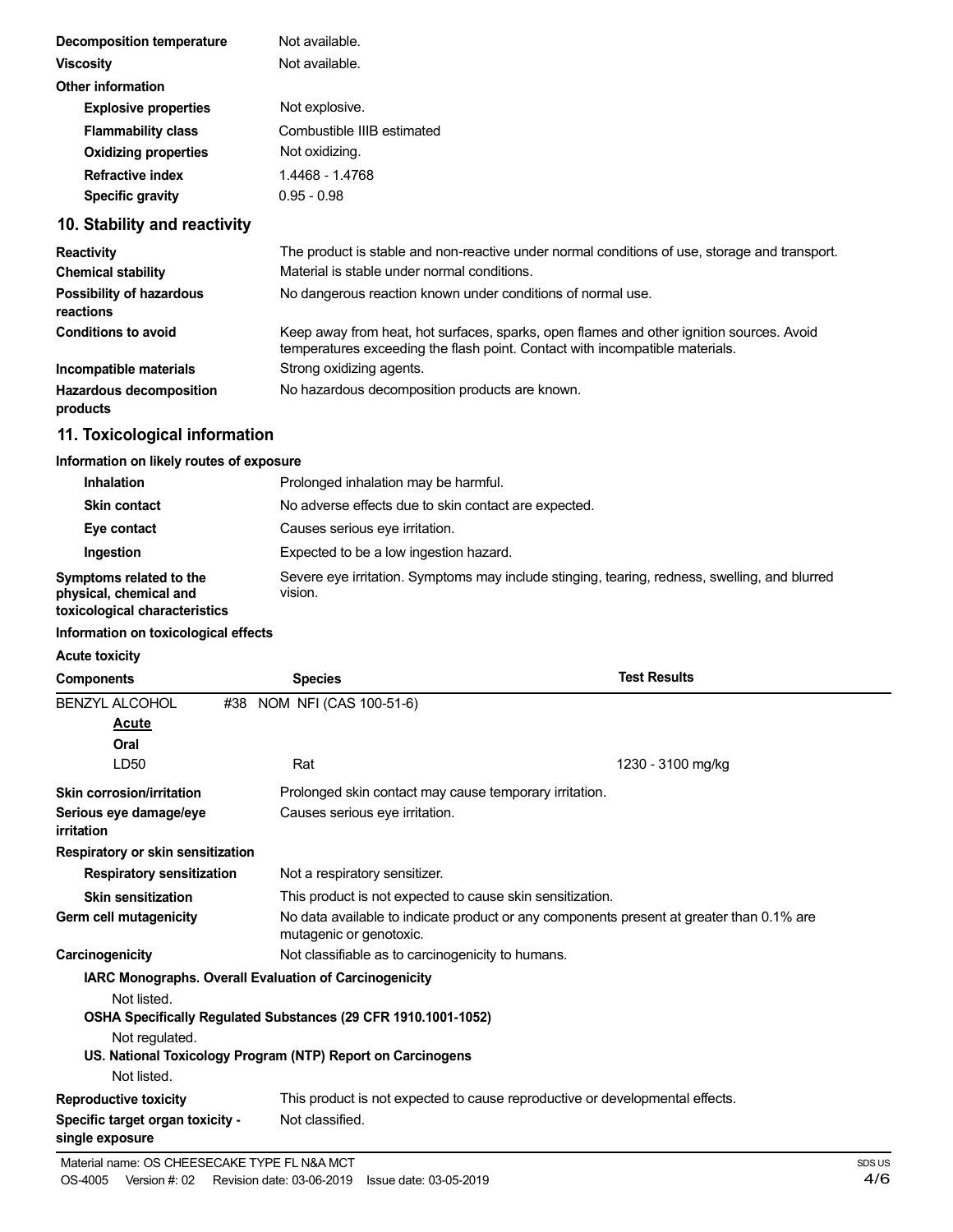| Specific target organ toxicity -<br>repeated exposure                                                 | Not classified.                                                                                                                                                                                                        |
|-------------------------------------------------------------------------------------------------------|------------------------------------------------------------------------------------------------------------------------------------------------------------------------------------------------------------------------|
| <b>Aspiration hazard</b>                                                                              | Not an aspiration hazard.                                                                                                                                                                                              |
| <b>Chronic effects</b>                                                                                | Prolonged inhalation may be harmful.                                                                                                                                                                                   |
| 12. Ecological information                                                                            |                                                                                                                                                                                                                        |
| <b>Ecotoxicity</b>                                                                                    | The product is not classified as environmentally hazardous. However, this does not exclude the<br>possibility that large or frequent spills can have a harmful or damaging effect on the environment.                  |
| Persistence and degradability                                                                         | No data is available on the degradability of any ingredients in the mixture.                                                                                                                                           |
| <b>Bioaccumulative potential</b>                                                                      |                                                                                                                                                                                                                        |
| Partition coefficient n-octanol / water (log Kow)<br>BENZYL ALCOHOL<br>VANILLIN #234                  | #38 NOM NFI<br>1.1<br>1.37                                                                                                                                                                                             |
| <b>Mobility in soil</b>                                                                               | No data available.                                                                                                                                                                                                     |
| Other adverse effects                                                                                 | No other adverse environmental effects (e.g. ozone depletion, photochemical ozone creation<br>potential, endocrine disruption, global warming potential) are expected from this component.                             |
| 13. Disposal considerations                                                                           |                                                                                                                                                                                                                        |
| <b>Disposal instructions</b>                                                                          | Collect and reclaim or dispose in sealed containers at licensed waste disposal site. Dispose of<br>contents/container in accordance with local/regional/national/international regulations.                            |
| Local disposal regulations                                                                            | Dispose in accordance with all applicable regulations.                                                                                                                                                                 |
| Hazardous waste code                                                                                  | The waste code should be assigned in discussion between the user, the producer and the waste<br>disposal company.                                                                                                      |
| Waste from residues / unused<br>products                                                              | Dispose of in accordance with local regulations. Empty containers or liners may retain some<br>product residues. This material and its container must be disposed of in a safe manner (see:<br>Disposal instructions). |
| <b>Contaminated packaging</b>                                                                         | Since emptied containers may retain product residue, follow label warnings even after container is<br>emptied. Empty containers should be taken to an approved waste handling site for recycling or<br>disposal.       |
| 14. Transport information                                                                             |                                                                                                                                                                                                                        |
| <b>DOT</b>                                                                                            |                                                                                                                                                                                                                        |
| Not regulated as dangerous goods.                                                                     |                                                                                                                                                                                                                        |
| <b>IATA</b>                                                                                           |                                                                                                                                                                                                                        |
| Not regulated as dangerous goods.<br><b>IMDG</b>                                                      |                                                                                                                                                                                                                        |
| Not regulated as dangerous goods.                                                                     |                                                                                                                                                                                                                        |
| Transport in bulk according to<br>Annex II of MARPOL 73/78 and<br>the IBC Code                        | Not established.                                                                                                                                                                                                       |
| 15. Regulatory information                                                                            |                                                                                                                                                                                                                        |
| <b>US federal regulations</b>                                                                         | This product is a "Hazardous Chemical" as defined by the OSHA Hazard Communication<br>Standard, 29 CFR 1910.1200.                                                                                                      |
| <b>Toxic Substances Control Act (TSCA)</b>                                                            |                                                                                                                                                                                                                        |
|                                                                                                       | TSCA Section 12(b) Export Notification (40 CFR 707, Subpt. D)                                                                                                                                                          |
| Not regulated.                                                                                        |                                                                                                                                                                                                                        |
| CERCLA Hazardous Substance List (40 CFR 302.4)                                                        |                                                                                                                                                                                                                        |
| Not listed.                                                                                           |                                                                                                                                                                                                                        |
| <b>SARA 304 Emergency release notification</b>                                                        |                                                                                                                                                                                                                        |
| Not regulated.                                                                                        | OSHA Specifically Regulated Substances (29 CFR 1910.1001-1052)                                                                                                                                                         |
| Not regulated.                                                                                        |                                                                                                                                                                                                                        |
| Superfund Amendments and Reauthorization Act of 1986 (SARA)<br>SARA 302 Extremely hazardous substance |                                                                                                                                                                                                                        |
| Not listed.                                                                                           |                                                                                                                                                                                                                        |
| SARA 311/312 Hazardous<br>chemical                                                                    | No (Exempt)                                                                                                                                                                                                            |